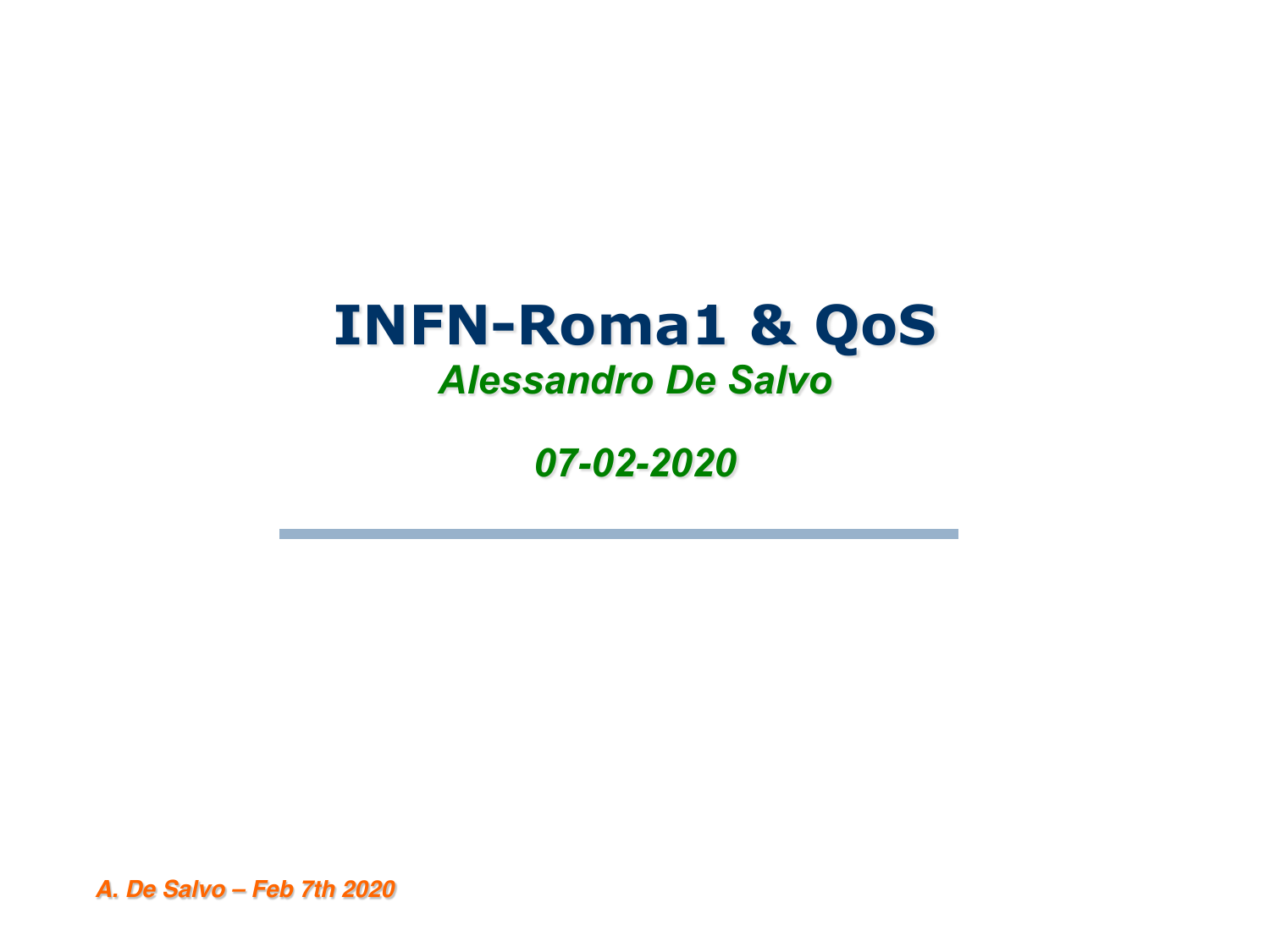# **Storage Infrastructure @ INFN-ROMA1 [1]**

- Roma is hosting 2 Tier2 sites in the same Computing Center
	- § **Belonging to ATLAS and CMS**
	- § **Two different storage technologies: DPM (ATLAS) and dCache (CMS)**
	- § **Most of the R&D is on the ATLAS side, although we might decide to expand the testbeds to CMS (and dCache) as well**
	- All what we describe in the following slides is manly ATLAS-driven, many **details are still only plans**
- § **DPM (1.13.2)**
	- § **1.9 PB of storage space on FC storage systems**
	- § **10 Gbps connectivity (IPv4 + IPv6)**
	- § **Spinning disks only (NLSAS)**

#### § **dCache**

- § **1 PB of storage space on FC storage systems**
- § **10 Gbps connectivity (IPv4)**
- § **Spinning disks only (NLSAS)**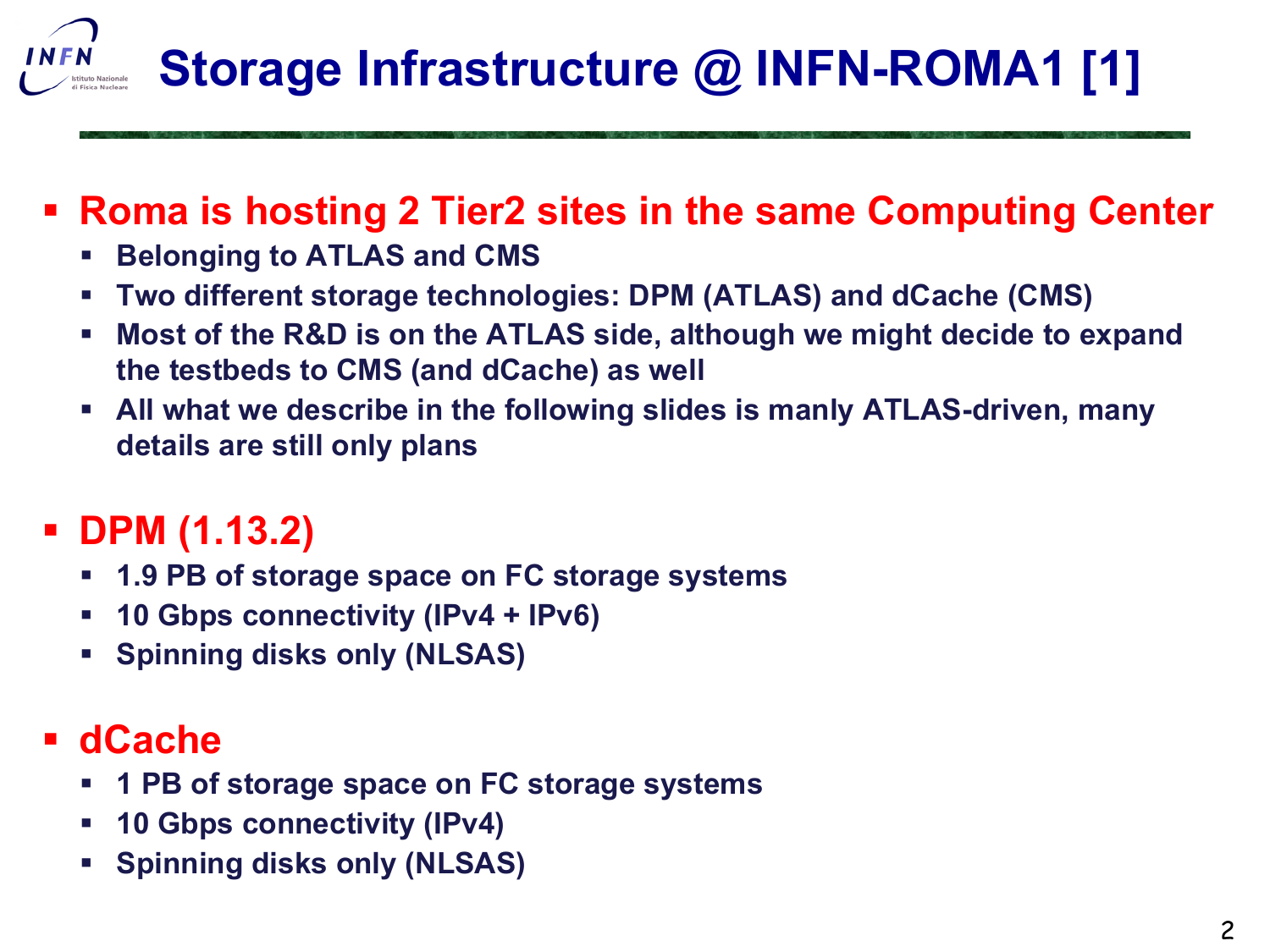## **Storage Infrastructure @ INFN-ROMA1 [2]**

- § **Glusterfs (>= 6)**
	- § **3 clusters, mainly used for oVirt/Openstack facilities**
	- ~100 TB of available space in replica 2 + arbiter mode or replica 3

### § **Ceph (>= luminous – 12.2.X)**

- § **2 clusters, with different QoS targets**
- § **«Production» cluster**
	- § **Dedicated FC disks, on SAN (Direct Attach) systems, shared with glusterfs (multi-protocol servers)**
	- § **10 Gbps connectivity**
	- § **~0.5 PB of raw disk space [bluestore]**
	- § **RDB (cinder), CephFS, RGW (s3) are supported**
	- § **SSD caches are available**

#### § **«Scratch» cluster**

- § **Using the unused disk space of the WNs or dedicated spare disks installed**
- § **1 Gbps collectivity**
- § **~150 TB of raw disk space**

### § **Combined NFS exporter (HA mode)**

§ **Both glusterfs and ceph (CephFS, RGW) volumes are exported**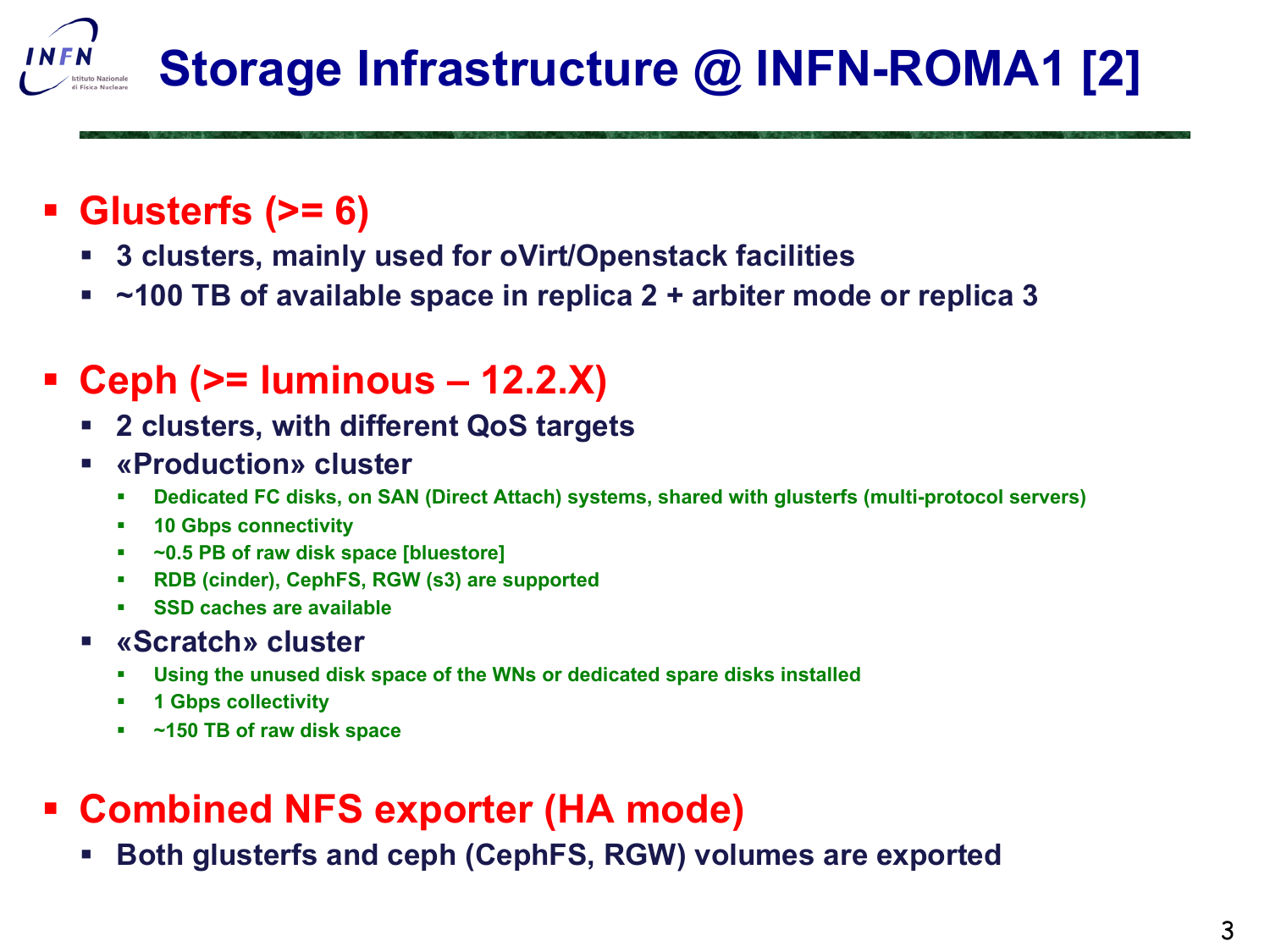

- § **The main target is to make an efficient use of the different technologies, available at the site level, and integrate them with the main WLCG Storage Systems**
	- **The current plans are to make use of Ceph, in different ways, integrating with our DPM storage system**
	- § **No plans to use Glusterfs for other purposes than oVirt/Openstack VMs**
- Several different ways of integration are possible, with **different levels of QoS**
	- § **Virtual DPM hosts on Ceph RBD volumes**
	- § **CephFS exports**
	- § **RGW/S3 buckets**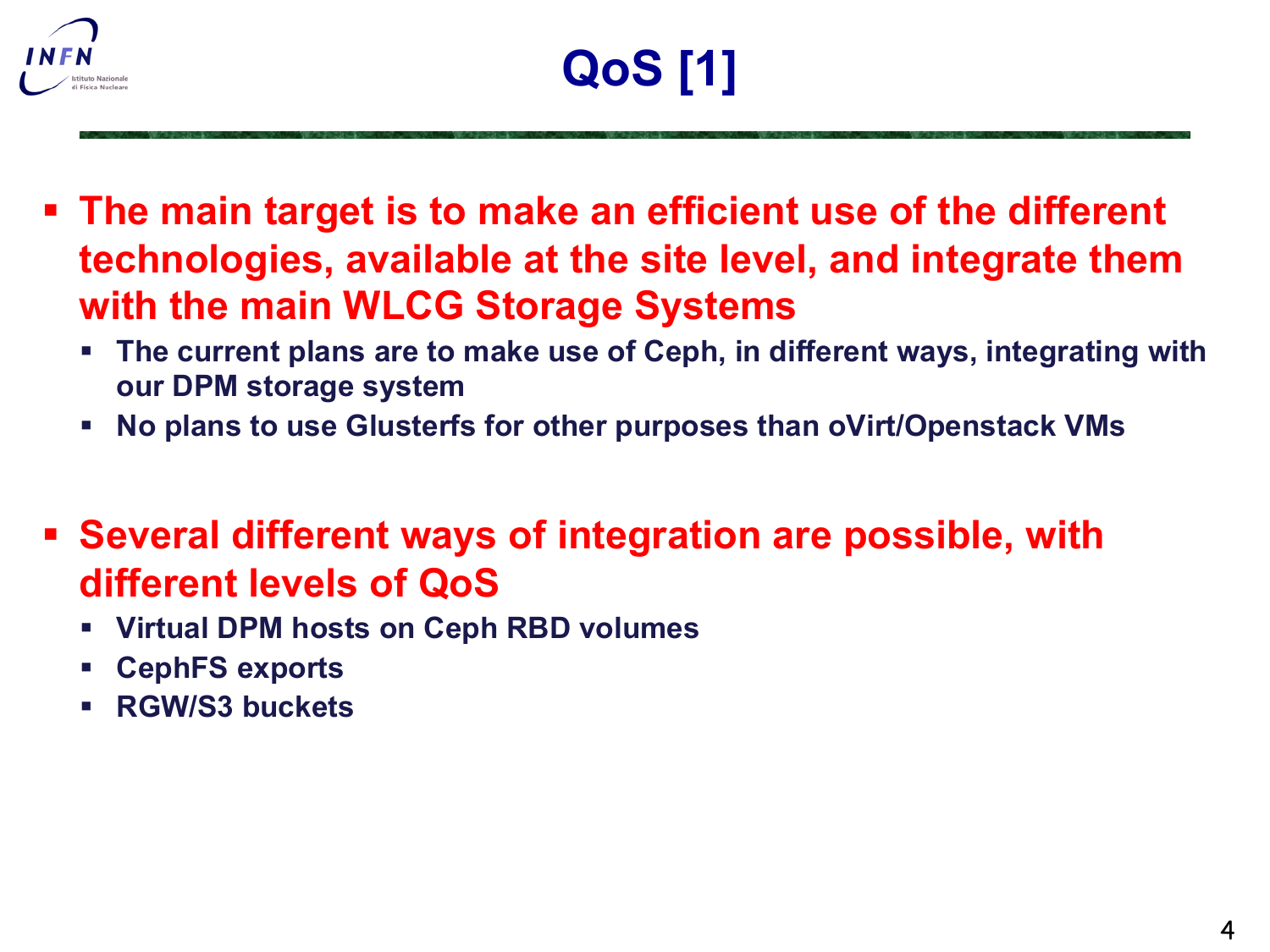

#### § **Virtual DPM**

- § **Fully transparent from the applications and infrastructure point of view**
- § **VMs running on Ceph RBDs (either replicated or in erasure coding) via oVirt or Openstack**
- § **Currently available as testbed for the ESCAPE project, running on oVirt VMs and replicated RBDs on the Ceph production cluster**
- § **Very powerful and easy to maintain solution**
	- § **May be limited by the VMs' architecture, like the network or memory/CPU overhead**

### § **CephFS**

- § **Can provide a single namespace across multiple servers**
- DPM is not directly taking advantage of the single namespace, but certainly **the configuration could be simpler this way**
- § **Limited by the number of MDS enabled/active and their latencies in serving the metadata**
- Can be easily configured with erasure coding, to save space while keeping the **data safe**
- § **Plans to test that in the ESCAPE testbed**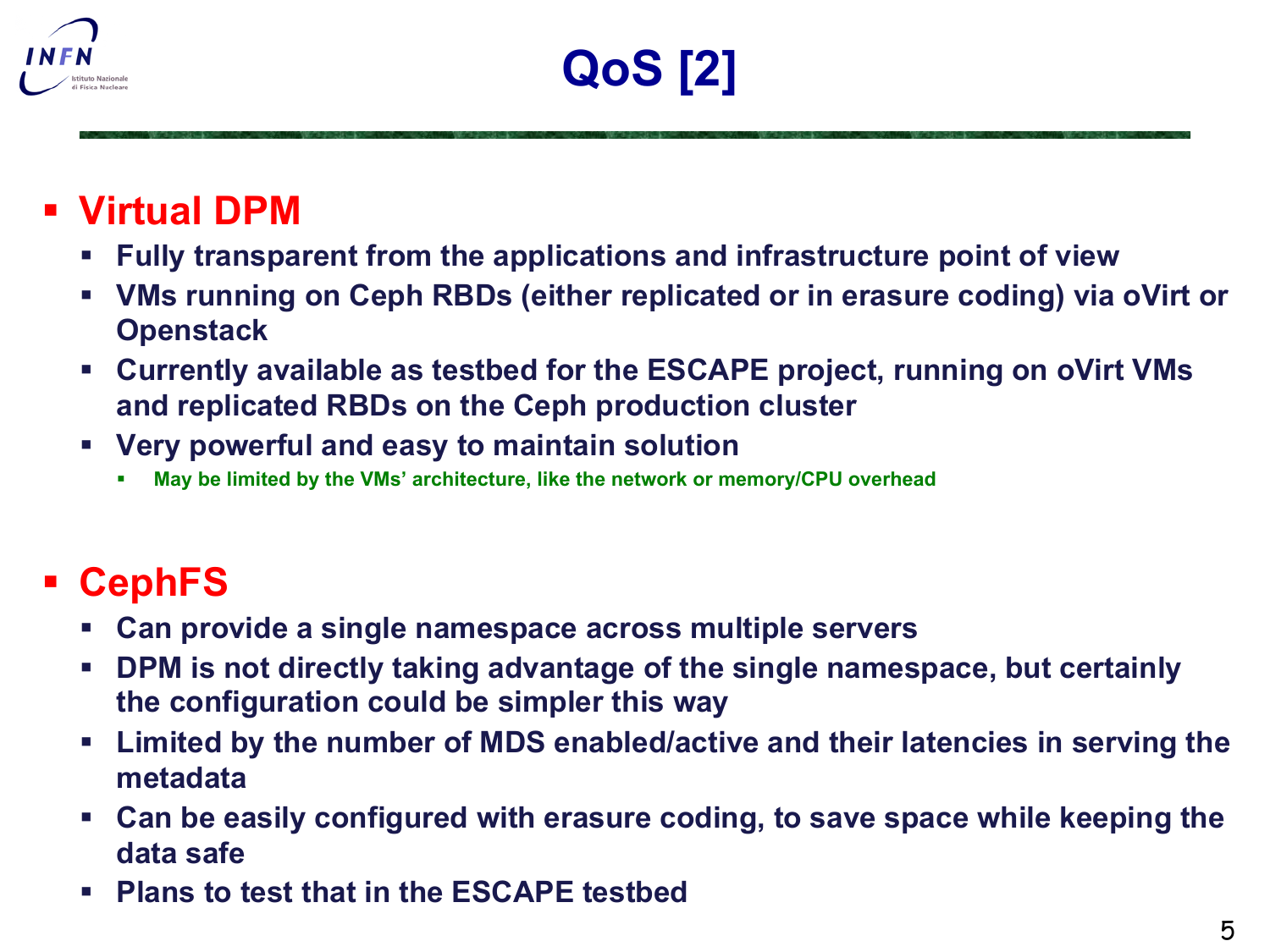

## **QoS [3]**

#### § **RGW/S3**

- § **Very interesting option, as it's totally independent from the server the DPM services are running**
- § **Two options:**
	- § **Posix mount the S3 buckets and use them from the DPM pool disk node**
	- § **Directly use a DPM plugin to consider an S3 endpoint as disk pool node**
- § **The first option is not the preferred one, as it can be suffering from limitations on the nodes themselves**
- § **The second option would allow us to mount remote endpoints as well as local ones, without any special configuration other than in the DPM head node**
	- § **Allows bandwith and resource optimization**
	- § **…but requires a specific plugin that at the moment is not fully maintained**
	- § **We are willing to try to help (as users, in general) bringing the plugin back to life**
- § **RGW/S3 are only limited by the number of RGW daemons that we may have**
	- § **We currently load balance the traffic via haproxy on several services, some performance tests are needed before we may claim this is working well with all payloads**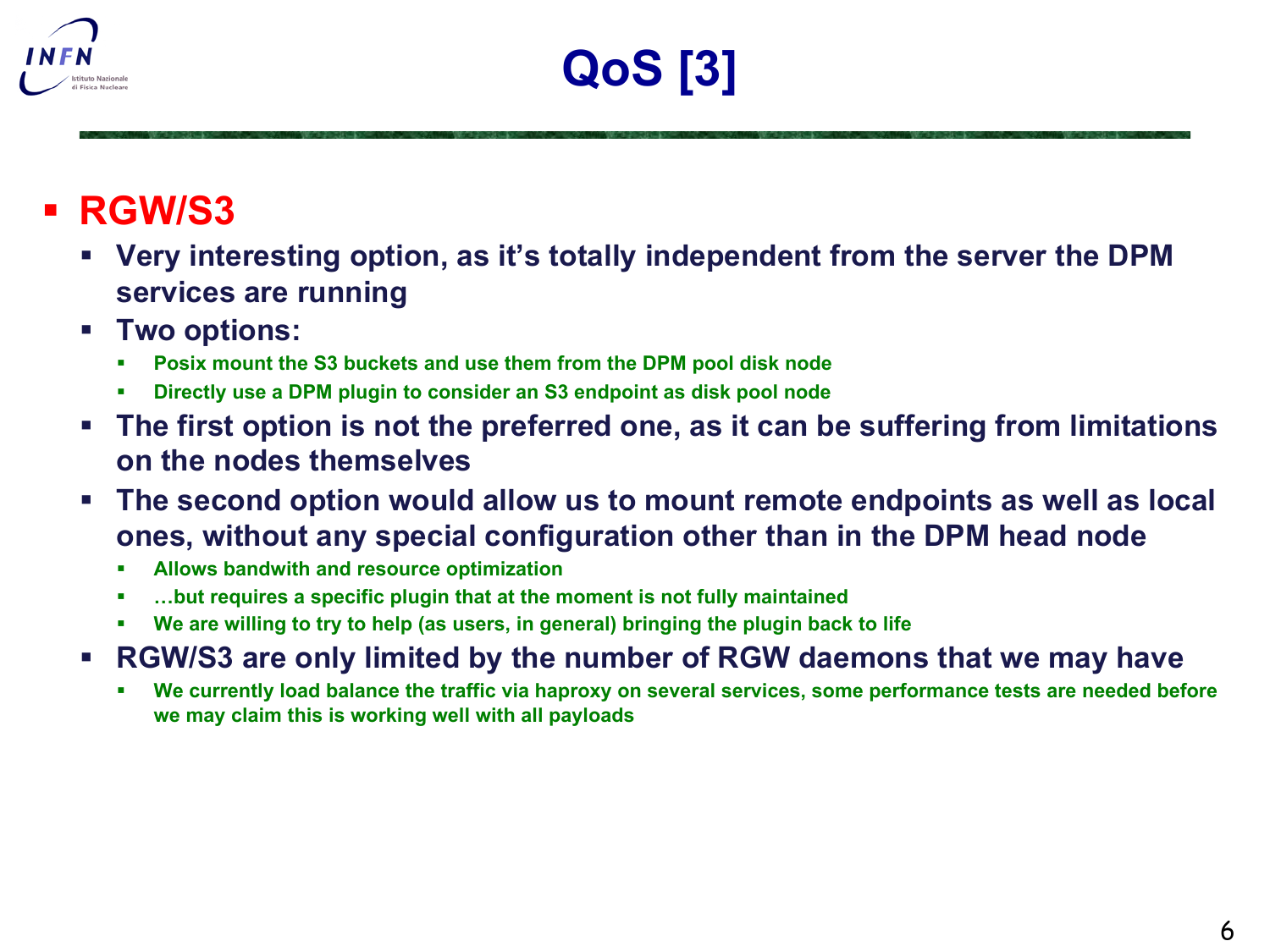

## **QoS tuning**

#### § **Disk space optimization**

- § **Depending on the QoS type we want to support we may choose different parameters, e.g.**
	- § **Replicated storage space (>= 3 replicas) for frequently accessed data**
	- § **Erasure coded data for near-archival data, with different options, depending for example on the level of high availability we want to have on the specific datasets**
		- § **Easy examples are scratch data or local-only data on the Storage Elements**
- § **We are already experimenting different parametrizations on the erasure code pools, trying to find the optimal values for our configuration**
	- § **More tests needed, and validations with real payloads are needed**

#### § **Tiering and SSD caching**

- § **Can use SSD to accelerate in many different ways**
	- § **Pool Tiering**
	- § **Bluestore DB optimization**
	- § **All-Flash pools**
- § **Each different technique is acting on one or more Ceph facility**
- § **Our experience with Tiering was not so positive**
	- § **Data corruption, no big performance gain**
- § **We're now concentrating on the other categories of SSD caching, but we also plan to have new tests of the Tiering with more recent versions of Ceph** 7